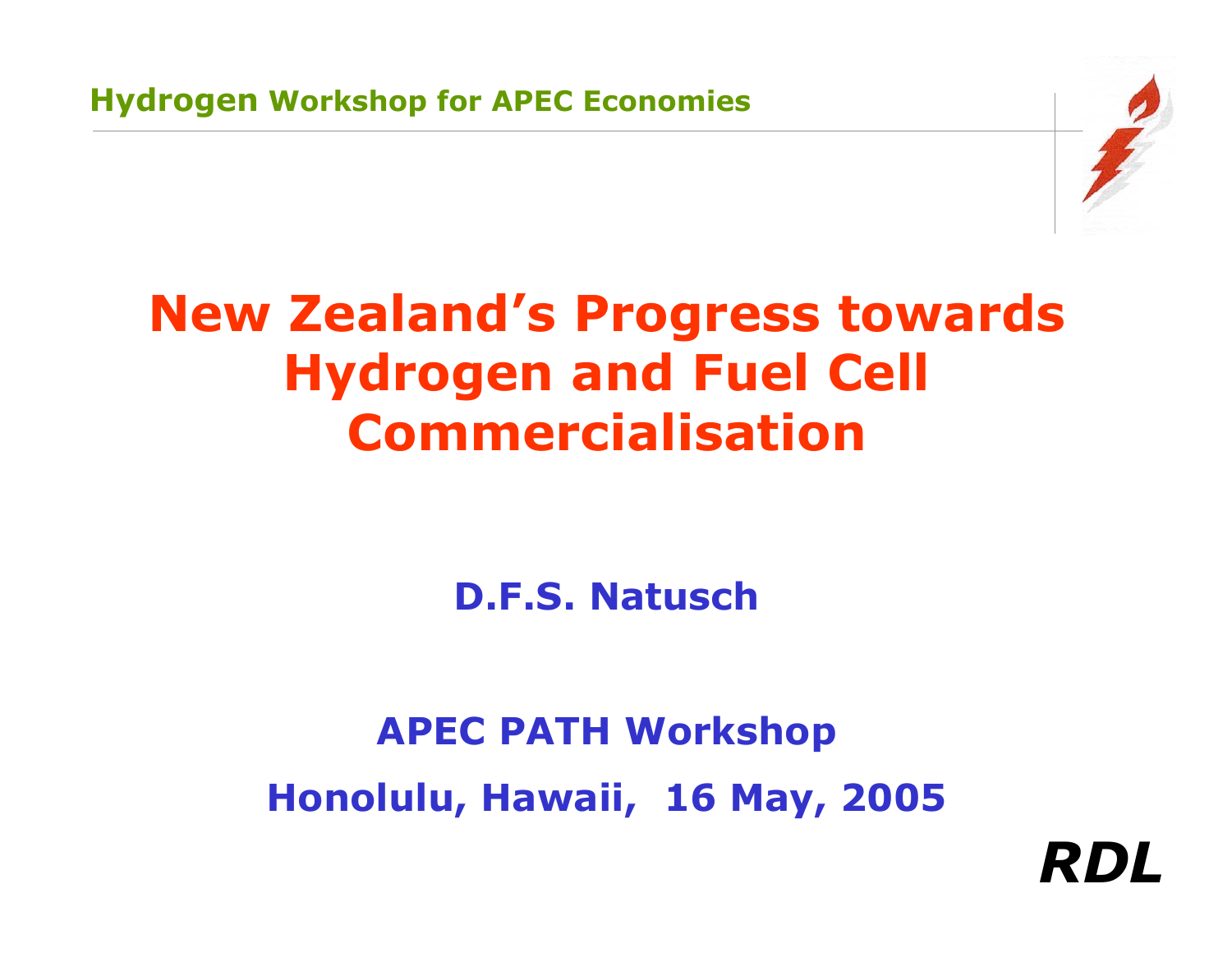**Coverage**



**New Zealand Government Policy on Hydrogen**

**Areas of Activity**

**Work on Hydrogen**

**Work on Fuel Cells**

**Future Plans**

**Key Points**

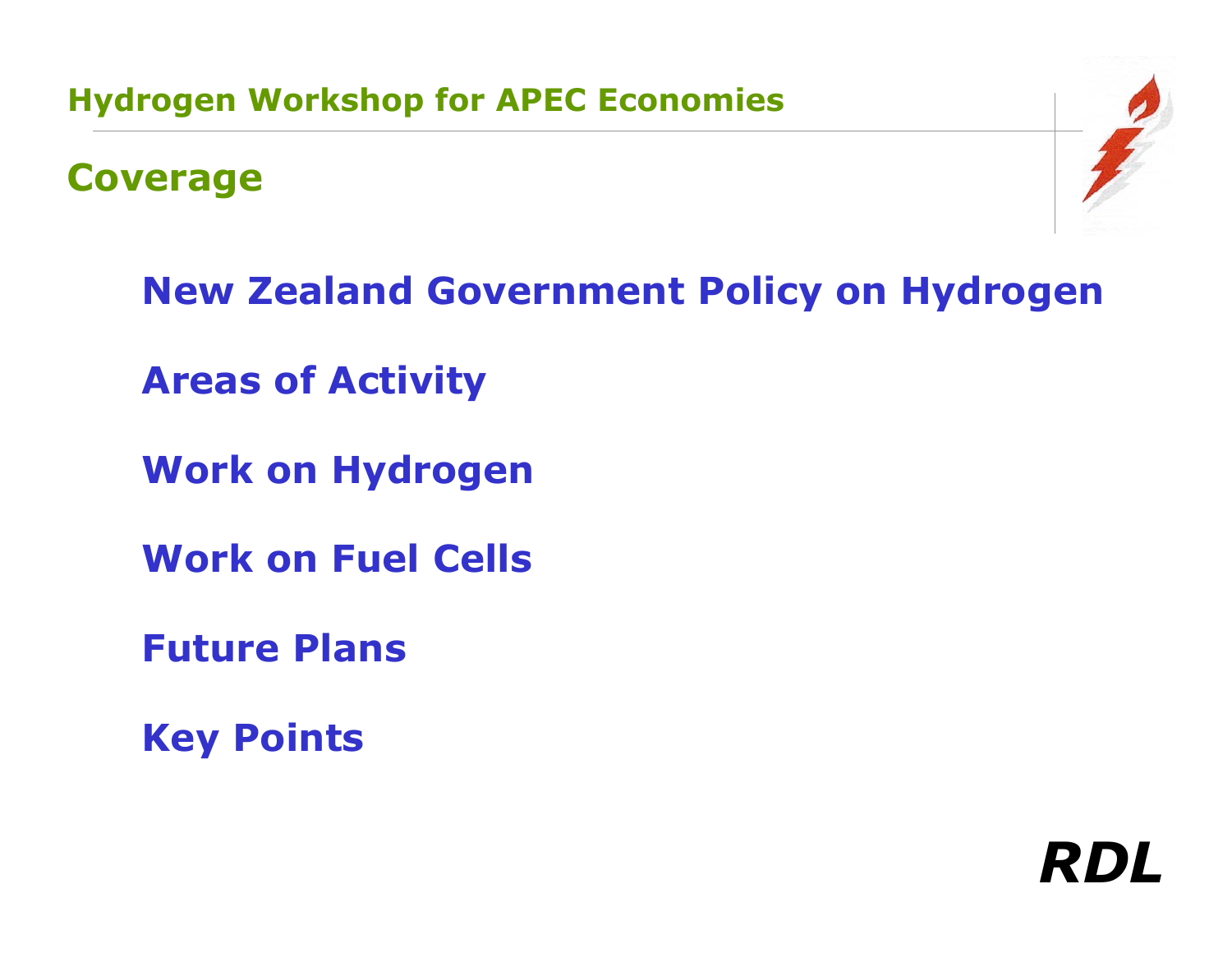**NZ Government Policy**

# **Policy Outcomes Addressed**

- $\bullet$ **Sustainable use of Natural Resources,**
- $\bullet$ **Reduction in emissions from Energy and Transport,**
- $\bullet$ **Wealth from new Knowledge-based Industries,**
- $\bullet$ **Innovative Manufacturing and Servi ce Enterprises.**

*RDL*

## **Move to a Hydrogen Rich Energy Economy**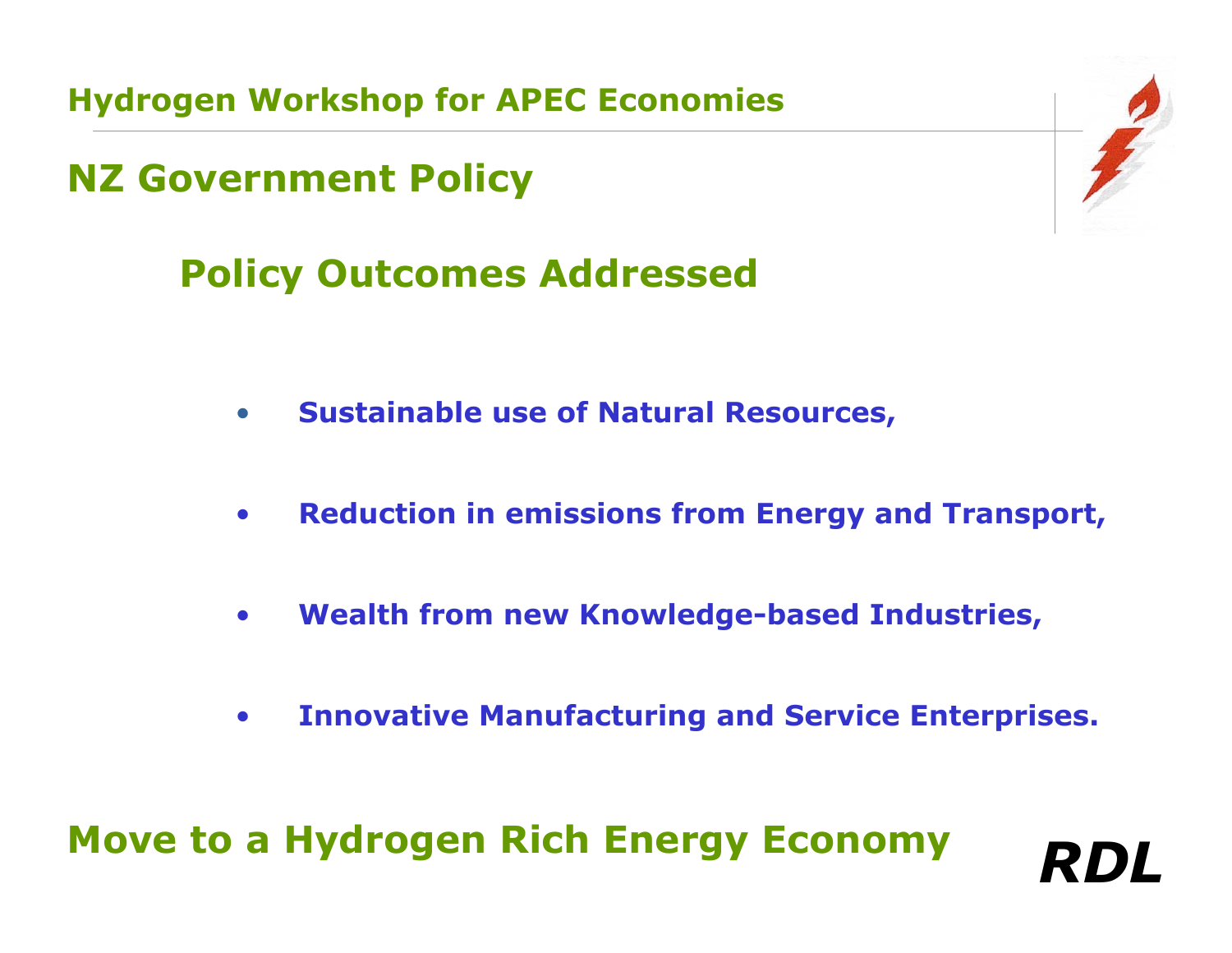## **Science and Technology Focus**

- **Coal Combustion and Gasification,**
- $\bullet$ **Gas Separation and Cleanup,**
- $\bullet$ **Fuel Cell a nd Electrolyser Engineering,**
- **Electro-technology and Power Electronics,**
- $\bullet$ **Mathematical, technical and Economic modeling,**
- $\bullet$ **Renewable Energy transformation technologies,**
- $\bullet$ **Dynamic M odeling of Hydrogen uptake in NZ.**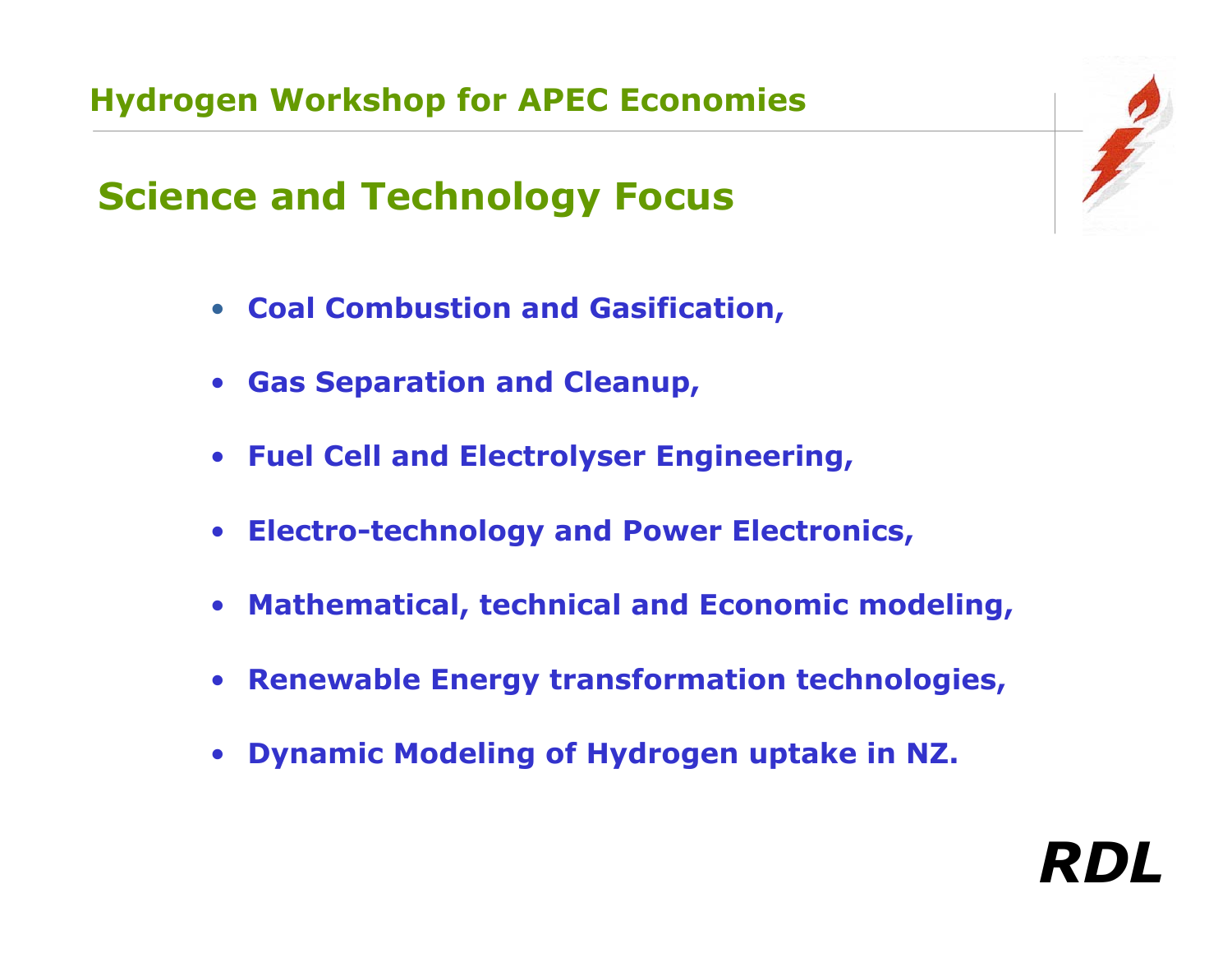#### **Hydrogen & Fuel Cell RD& D**

#### **Hydrogen energy research**

- **Production**
- **Storage and transportation**
- **Utilization**

#### **Hydrogen and distributed energy system integration**

**Integrated distributed energy systems**

- **Renewable Energy f orms ,**
- **Combined Heat and Power (CHP)**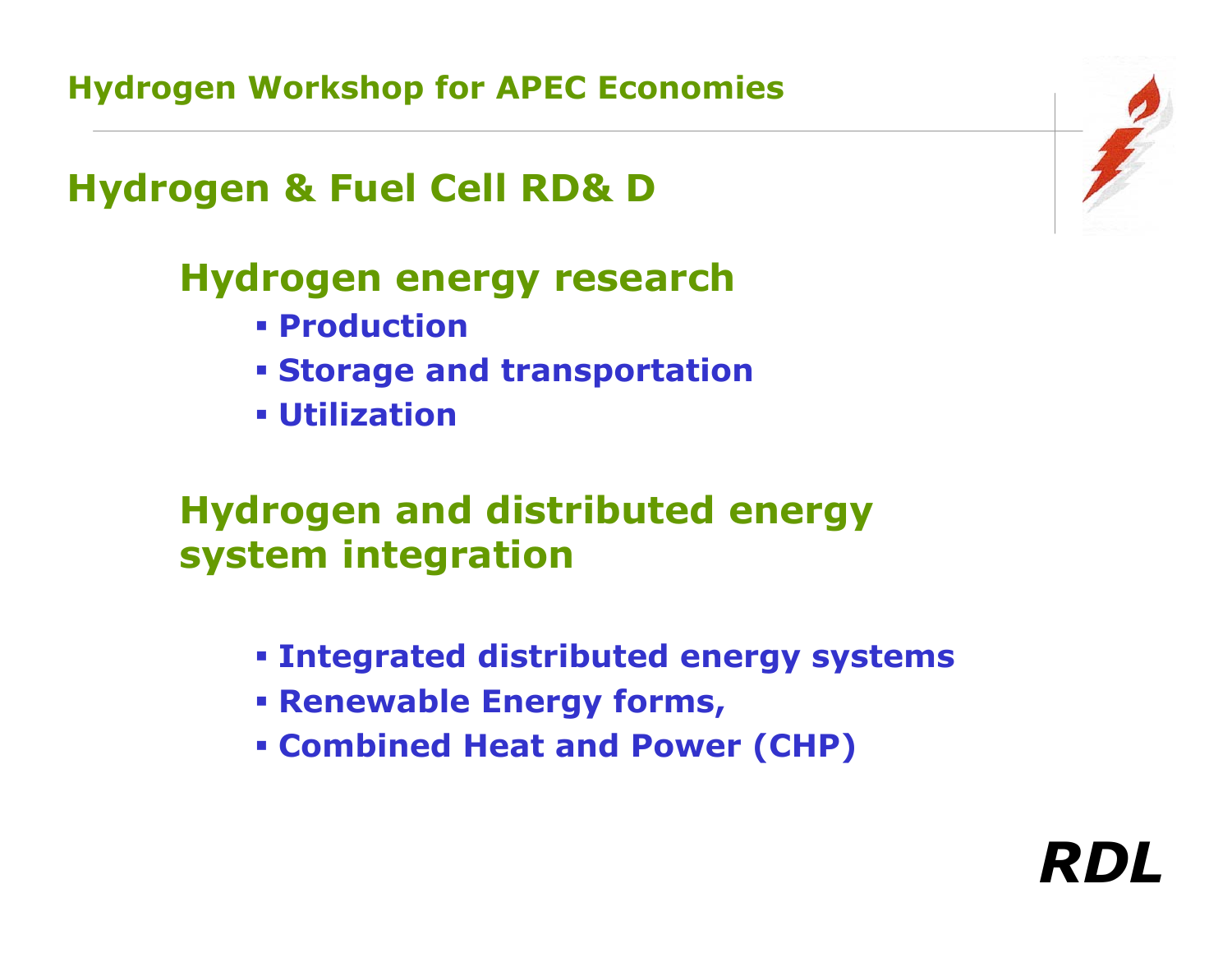# **Work on Hydrogen and Fuel Cells**

#### • **Hydrogen**

- o **Research Projects 7**
- o**Demonstration Projects 3**
- o **Codes and Standards 0**

#### •**Fuel Cells**

- o **Research Projects 1**
- o **Demonstration Projects 4**

**Work needed on Codes and Standards**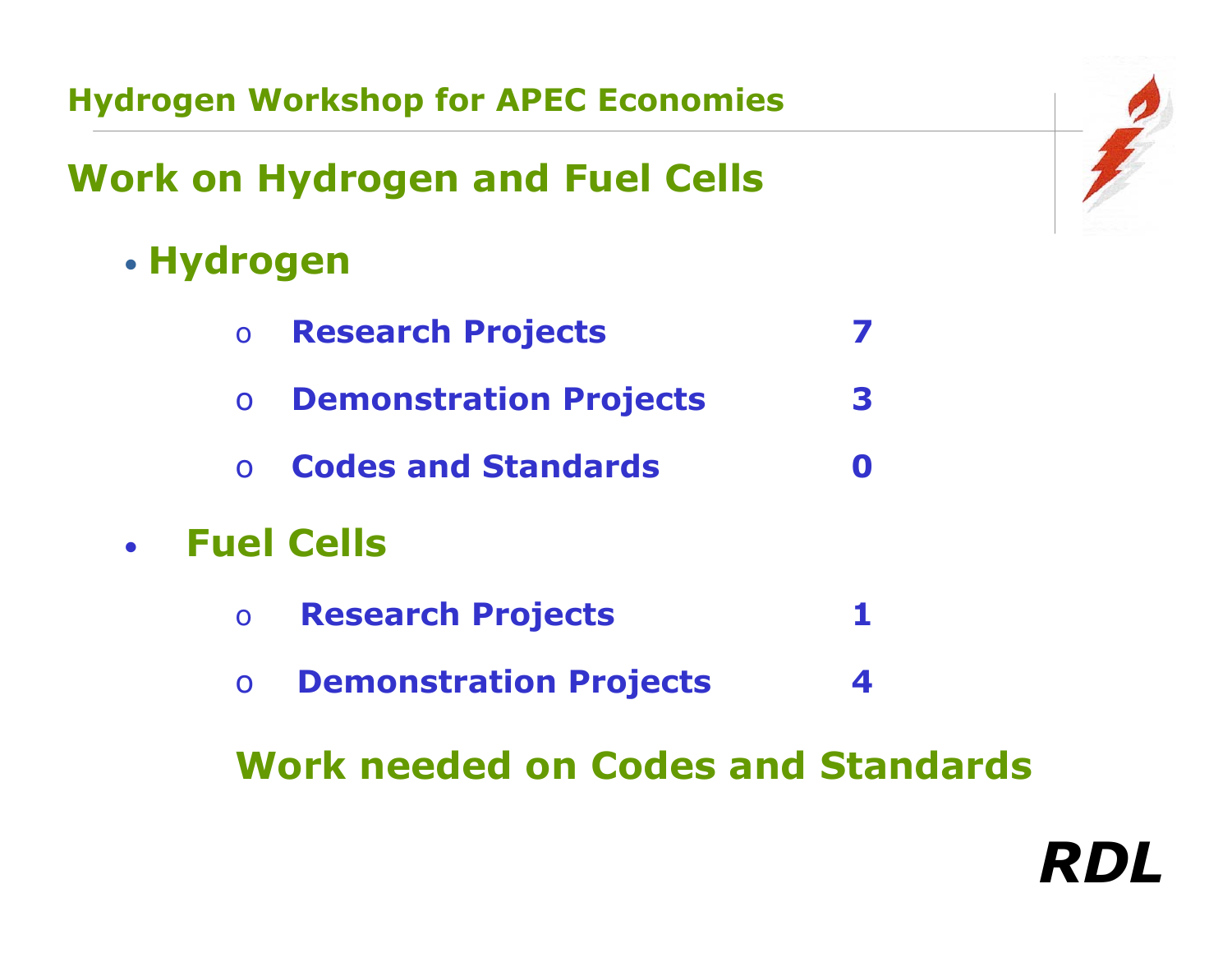#### **Demonstrations**

- **Hydrogen RAPS, Rur al Community, 2kW,**
- **Methanol Fuel Cell, Captive Power, 2kW,**
- **Grid interactive CHP Fuel Cell, 1kW,**
- **Wind Based RAPS Alkaline Fuel Cell, 2kW.**

#### **All Small Units Involved**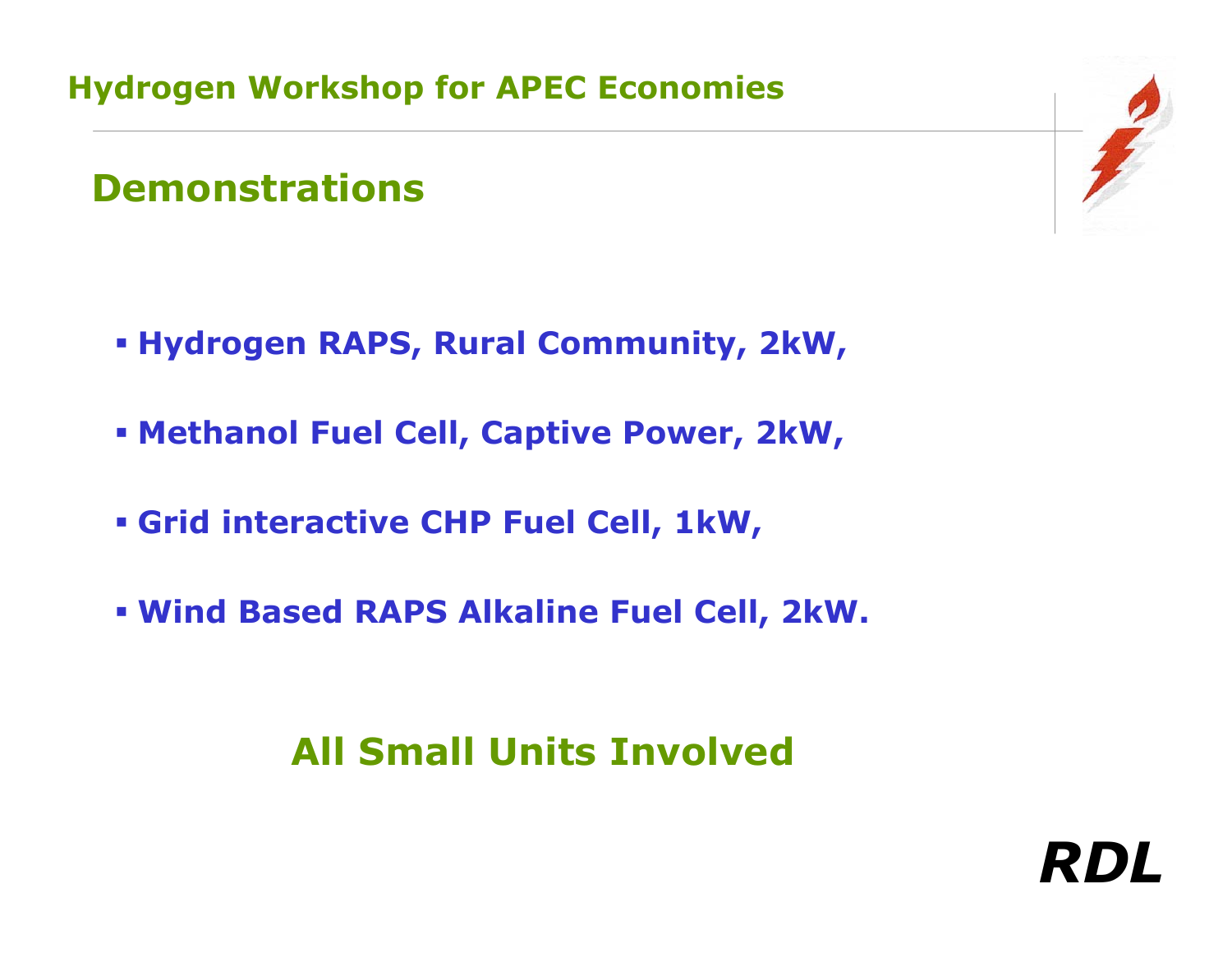#### **Research**

- **Hydrogen Production from NZ Coals,**
- **Fuel Cell System Integration,**
- **Associated Carbon Dioxide Sequestration,**
- **Water Electrolysis from Renewable Energy,**
- **Photo Electrochemical Hydrogen Production,**
- **Hydrogen Storage in Light Metal Hydrides,**
- **Hydrogen Storage in "sponge" Materials,**
- **Thermo Chemical Hydrogen Production.**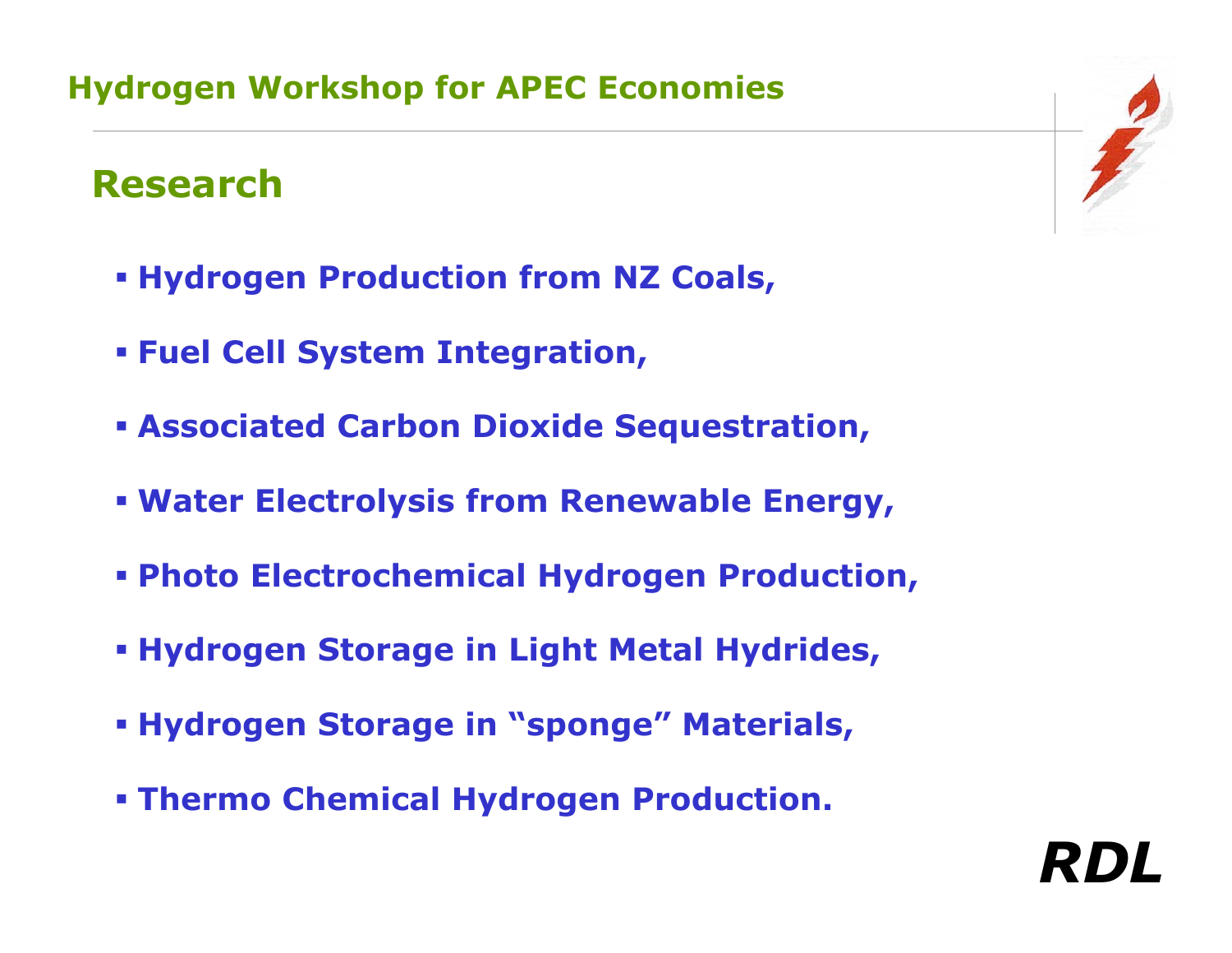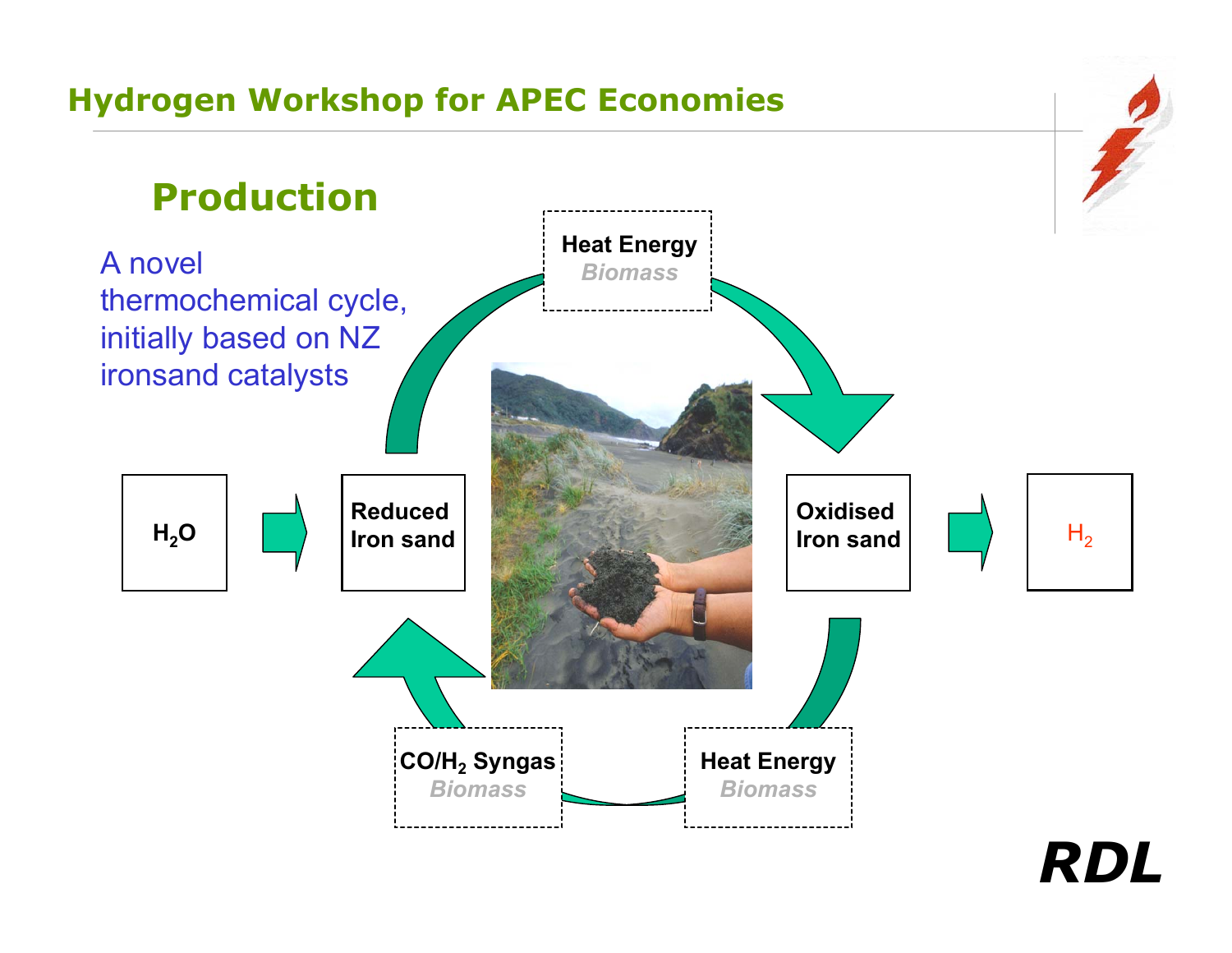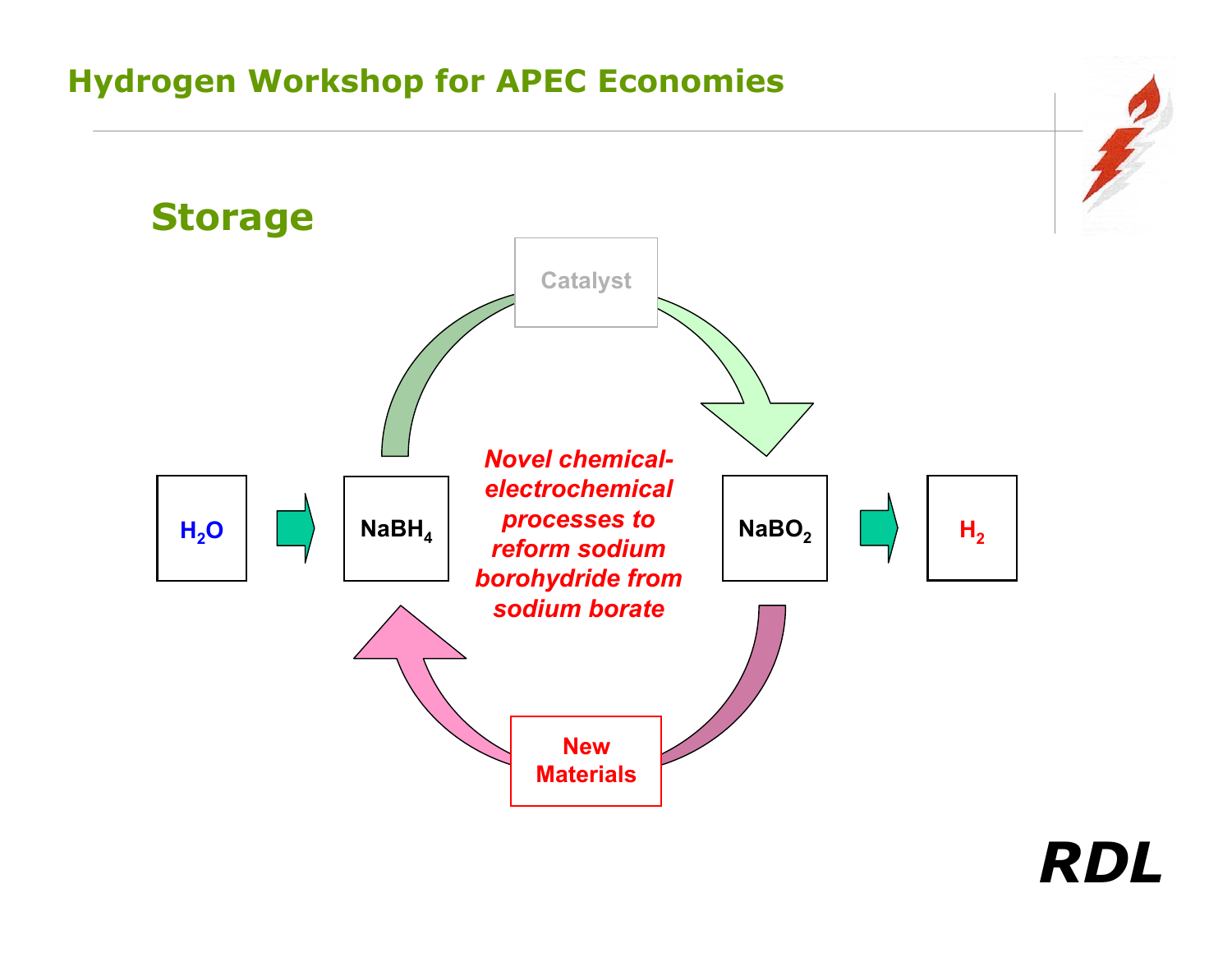# **Utilization**

#### **Alkaline fuel cells**

- **System integration**
- **Balance of plant**
- **Electrodes**

**Distributed generation**

- **Micro Scale CHP**
- **Alcohol fuel reformers**



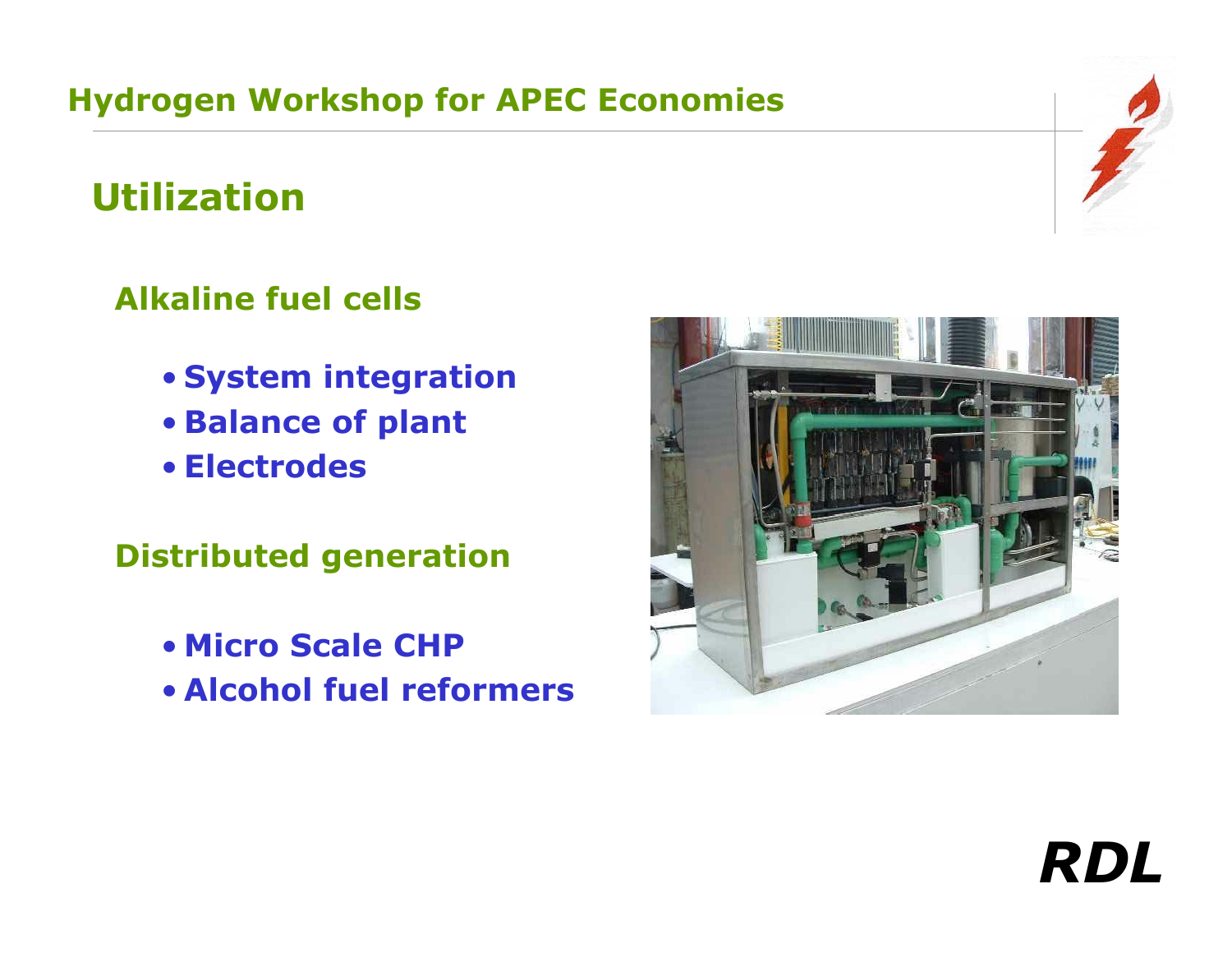**Totara Valley, New Zealand Hydrogen distributed energy**

**Integration of hydrogen technologies,**

**Wind-electrolyzer-pipeline Hydrogen storage and delivery of household energy,** 

**Electricity – H2 fuel cell,**

**Water heating – Hydrogen combustion**



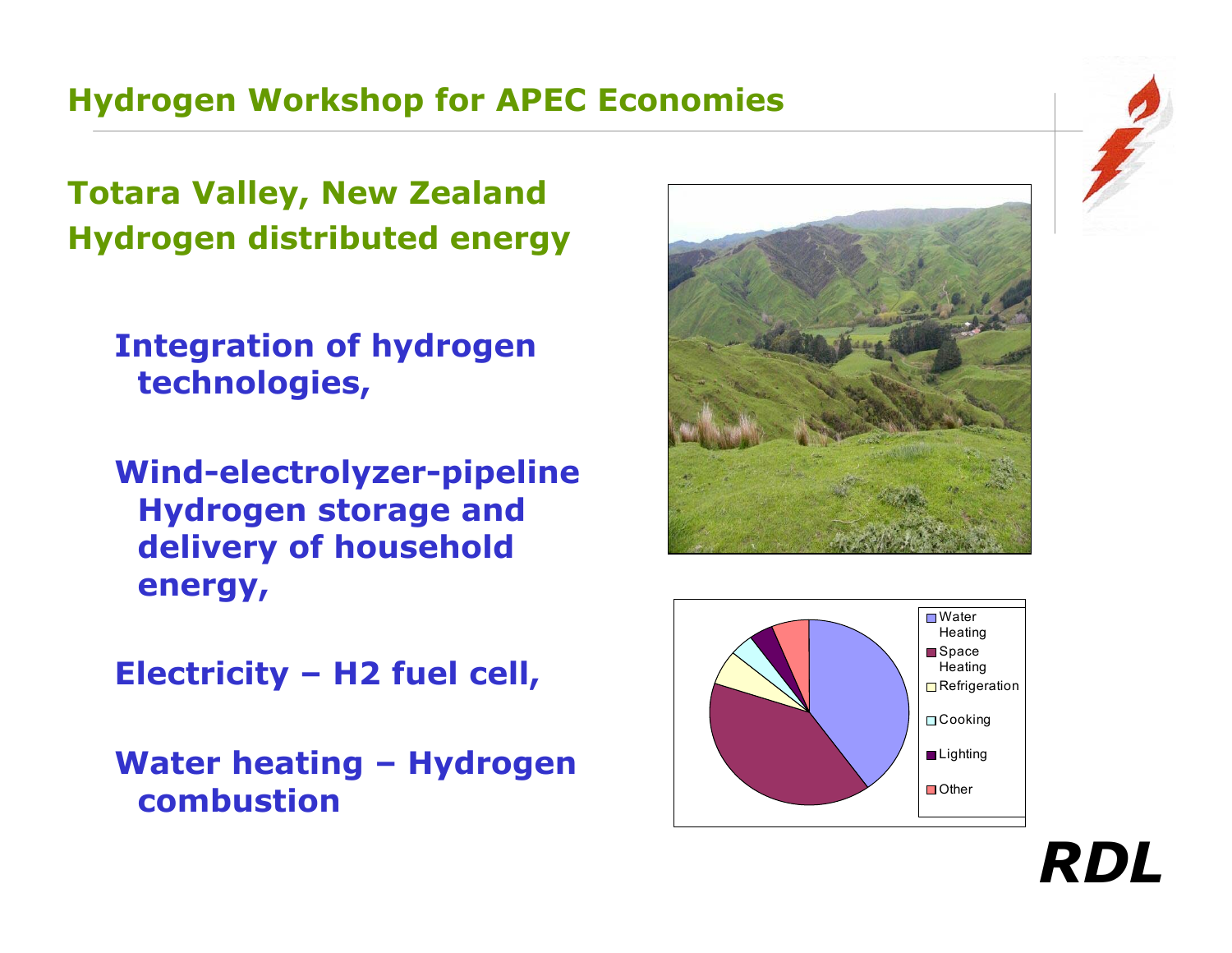#### **Totara Valley Farming Community, New Zealand – System Configuration**





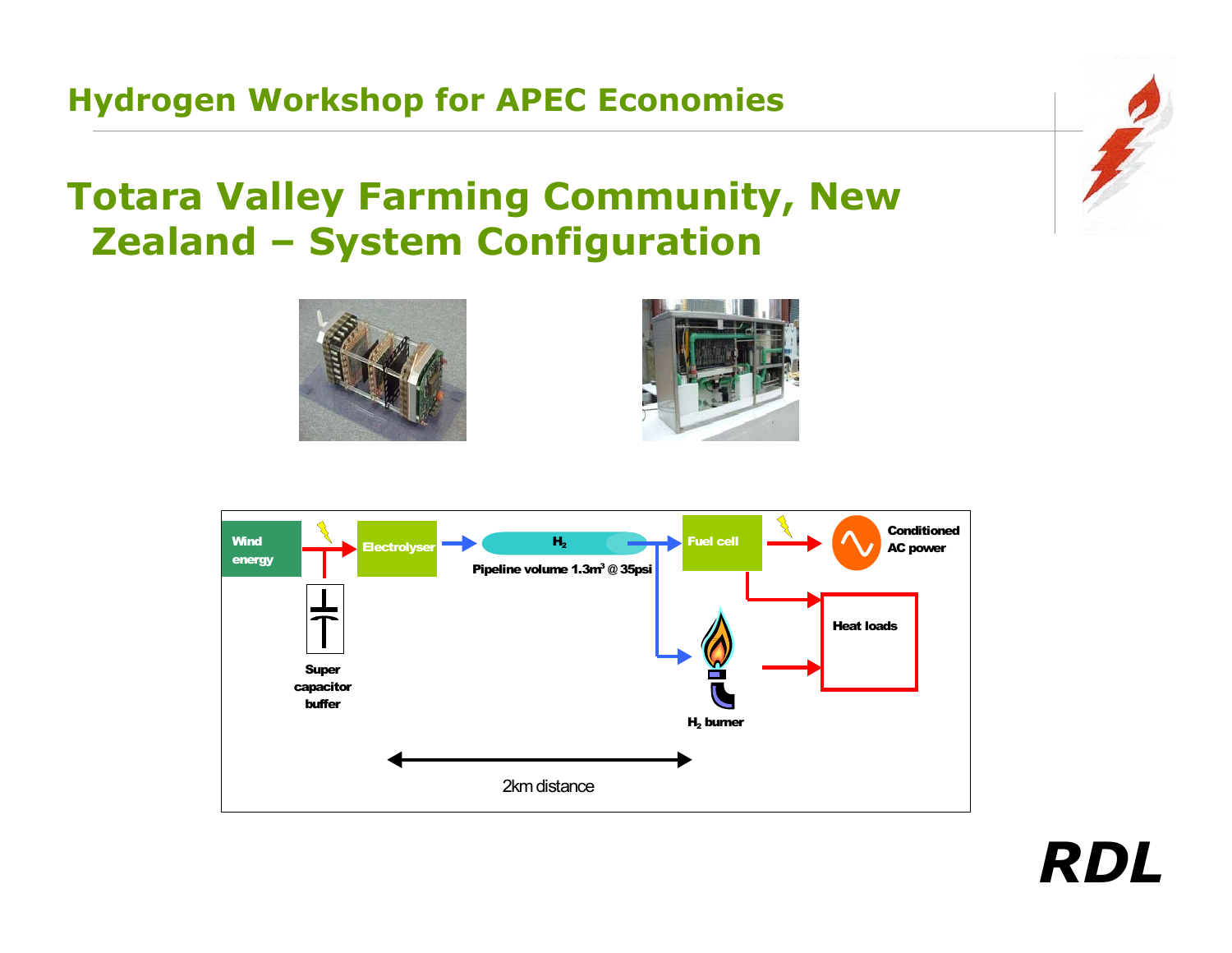## **Demonstrations and Field Trials**



- **US DoD Residential PEM Fuel Cell Demonstration Project.**
	- **(Intl. Antarctic Centre, Christchurch, New Zealand)** 
		- **2kW Fuel Cell, battery charging and lighting,**
		- **Dual Fuel – methanol reformer with hydrogen cylinder backup.**

**Residential SOFC demonstration**

• **1kWe grid connected integrated CHP energy system.**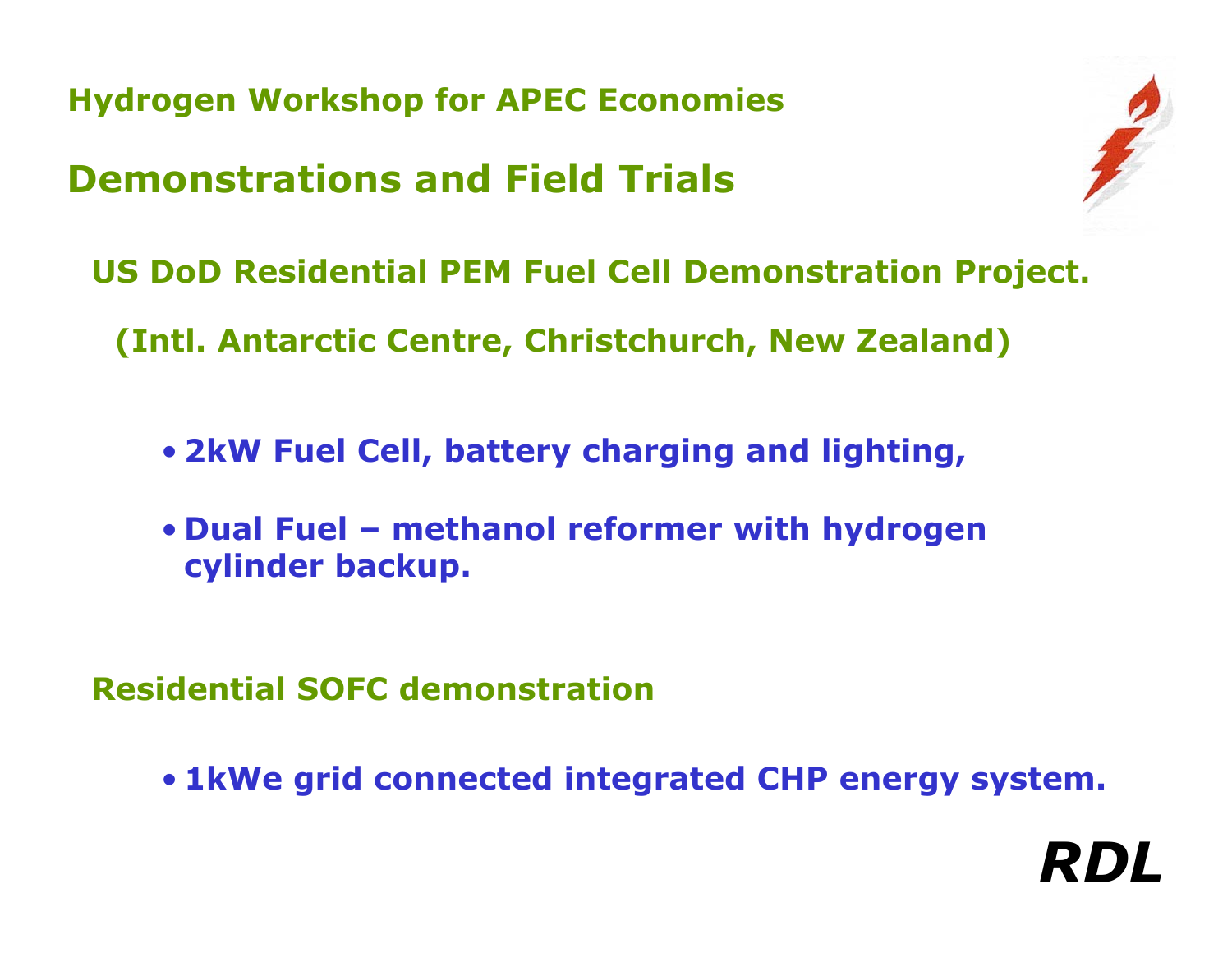